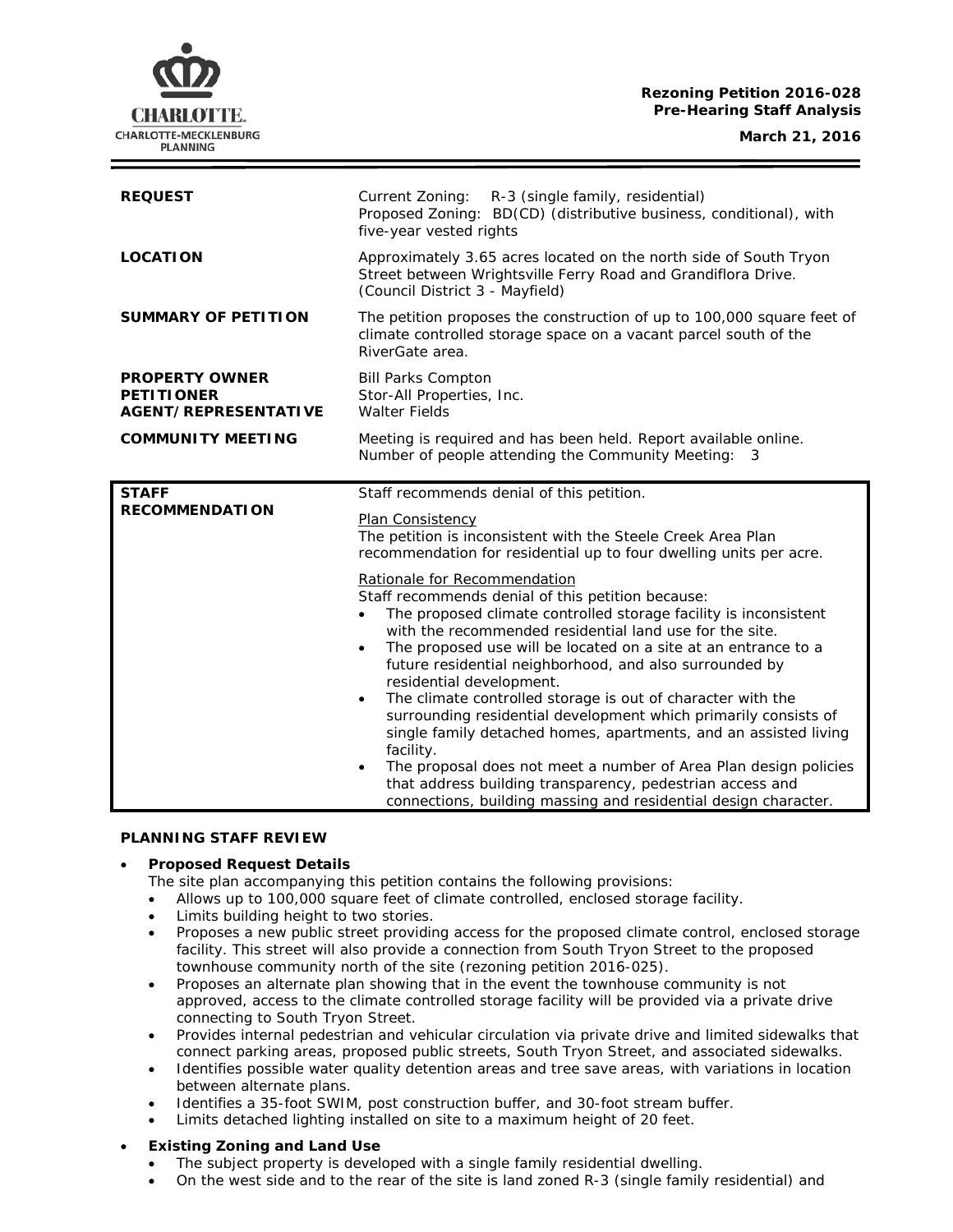either vacant or developed with single family housing.

- Further to the west on South Tryon Street is a dependent living facility zoned INST(CD) (institutional, conditional).
- Immediately to the east are apartments zoned R-17MF(CD) (multi-family residential, conditional). Further east on South Tryon Street are retail and office uses zoned O-1(CD) (office, conditional), B-1(CD) (neighborhood business, conditional), and CC (commercial center).
- Across South Tryon Street are vacant parcels, a hospital, a fire station, a residential home, and a religious institution zoned O-2(CD) (office, conditional) and R-3 (single family residential).
- See "Rezoning Map" for existing zoning in the area.
- **Rezoning History in Area**
	- Petition 2016-025 (pending) proposes to rezone the abutting parcel to the north to R-12MF(CD) (multi-family residential, conditional) for the development of 74 attached dwelling units (townhomes for sale) with a maximum height of 38 feet on a vacant parcel near RiverGate Shopping Center. The BD(CD) (distributive business, conditional) portion will allow a new public street to serve the townhouse community; or accessory uses associated with a climate controlled storage facility on the subject site (rezoning petition 2016-028).
	- Petition 2013-060 rezoned approximately 3.56 acres located on the southeast corner at the intersection of South Tryon Street and Steelecroft Parkway from R-3 (single family residential) to NS (neighborhood services) to allow a 30,000-square foot commercial development with a minimum 10,000 square feet for office uses or a 25,000-square foot commercial development with no office development.
	- Petition 2012-078 rezoned property located at 13600 South Tryon Street from R-3 (single family residential) to INST(CD) (institutional, conditional) to allow for a 110-bed dependent living facility. This property is located to the southwest of the subject property across Wright's Ferry Road.

# • **Public Plans and Policies**

- The *Steele Creek Area Plan* (2012) recommends residential up to four dwelling units per acre for this site, as well as the properties to the north and south of this site.
- The following Steele Creek Area Plan (2012) Non-Residential Design Policies are particularly applicable to this proposal:
	- 17A- Design buildings with transparent openings;
	- 17B- Establish entrances with pedestrian interest;
	- 17H- Locate dumpsters and service areas away from residential areas;
	- 17J- Vary horizontal and vertical plan of elevations;
	- 17J- Break down the mass of the building;
	- 17K- Blend the scale and height of development with respect to single family homes;
	- 19A- Create an interconnected sidewalk system;
	- 19G- Provide safe pedestrian circulation; and
	- 19J- Design access from surrounding neighborhood so that the appearance is residential in character.

# • **TRANSPORTATION CONSIDERATIONS**

- The site will be accessed by a proposed road connecting the site to South Tryon Street. The primary transportation goal for this site is to ensure the future expansion of South Tryon Street from four to six lanes with protected bike lanes. CDOT is requesting dedicated right-of-way to accommodate this. This petition will not significantly increase the traffic on the site compared to what can be built under the existing zoning.
- **Vehicle Trip Generation:** Current Zoning: 150 trips per day (based on 12 single family dwelling units). Proposed Zoning: 250 trips per day (based on 100,000 square feet of self-storage uses).

# **DEPARTMENT COMMENTS** (see full department reports online)

- **Charlotte Area Transit System:** No issues.
- **Charlotte Department of Neighborhood & Business Services:** No issues.
- **Charlotte Fire Department:** No comments received.
- **Charlotte-Mecklenburg Schools:** No comments received.
- **Charlotte-Mecklenburg Storm Water Services:** See Outstanding Issues, Note 2.
- **Charlotte Water:** See Advisory Comments, Note 6.
- **Engineering and Property Management:** See Advisory Comments, Note 7.